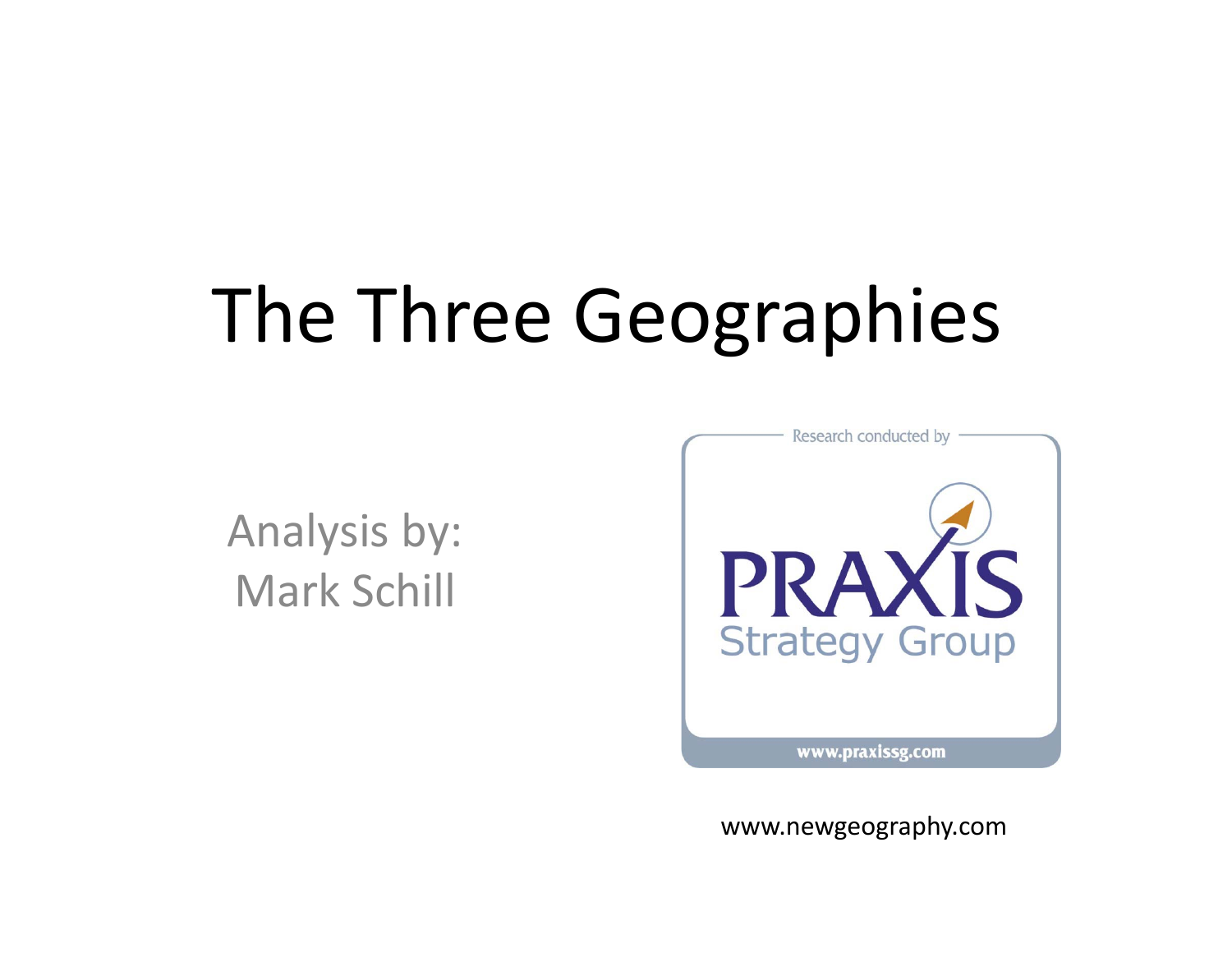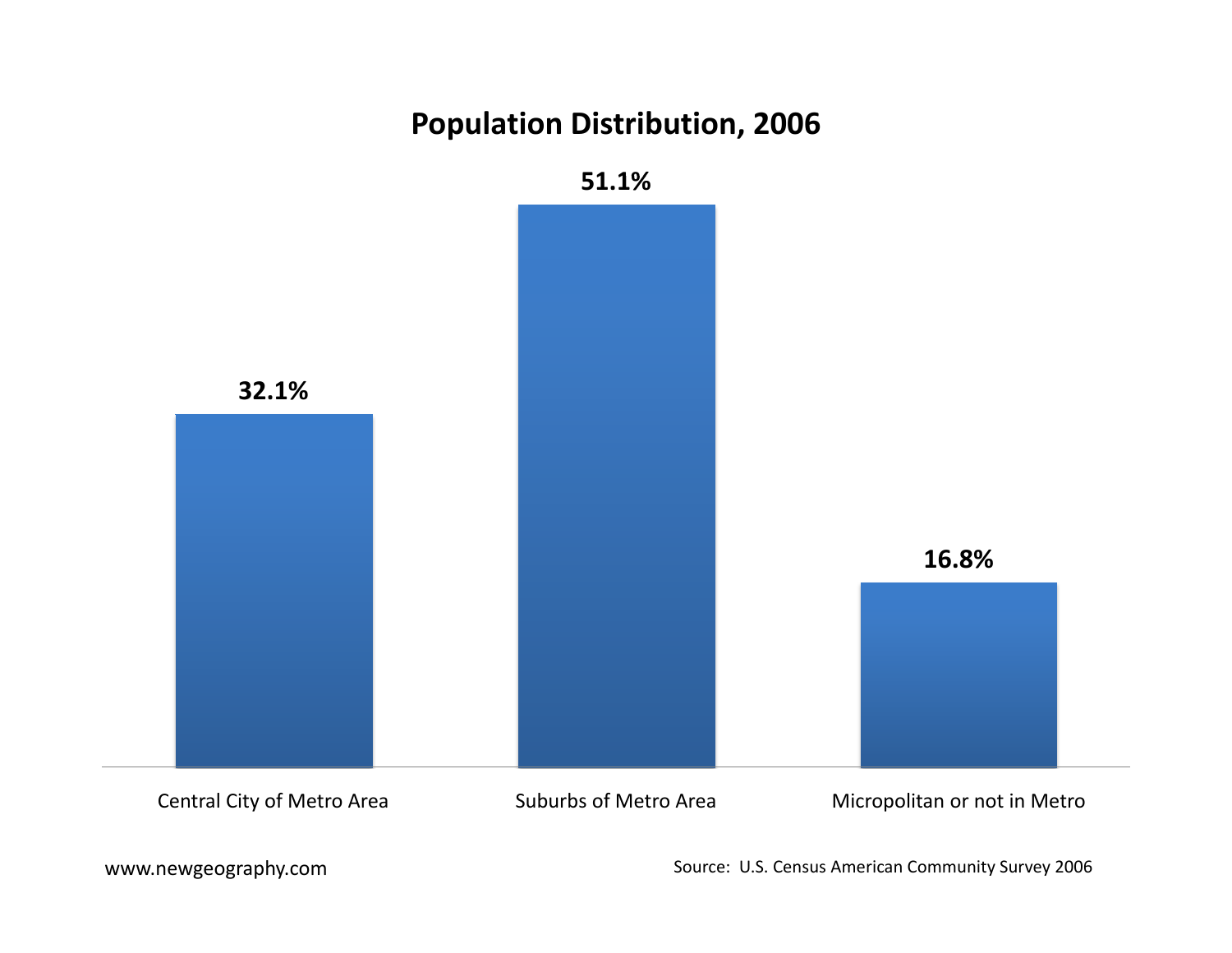

#### **Racial and Hispanic Population, 2006**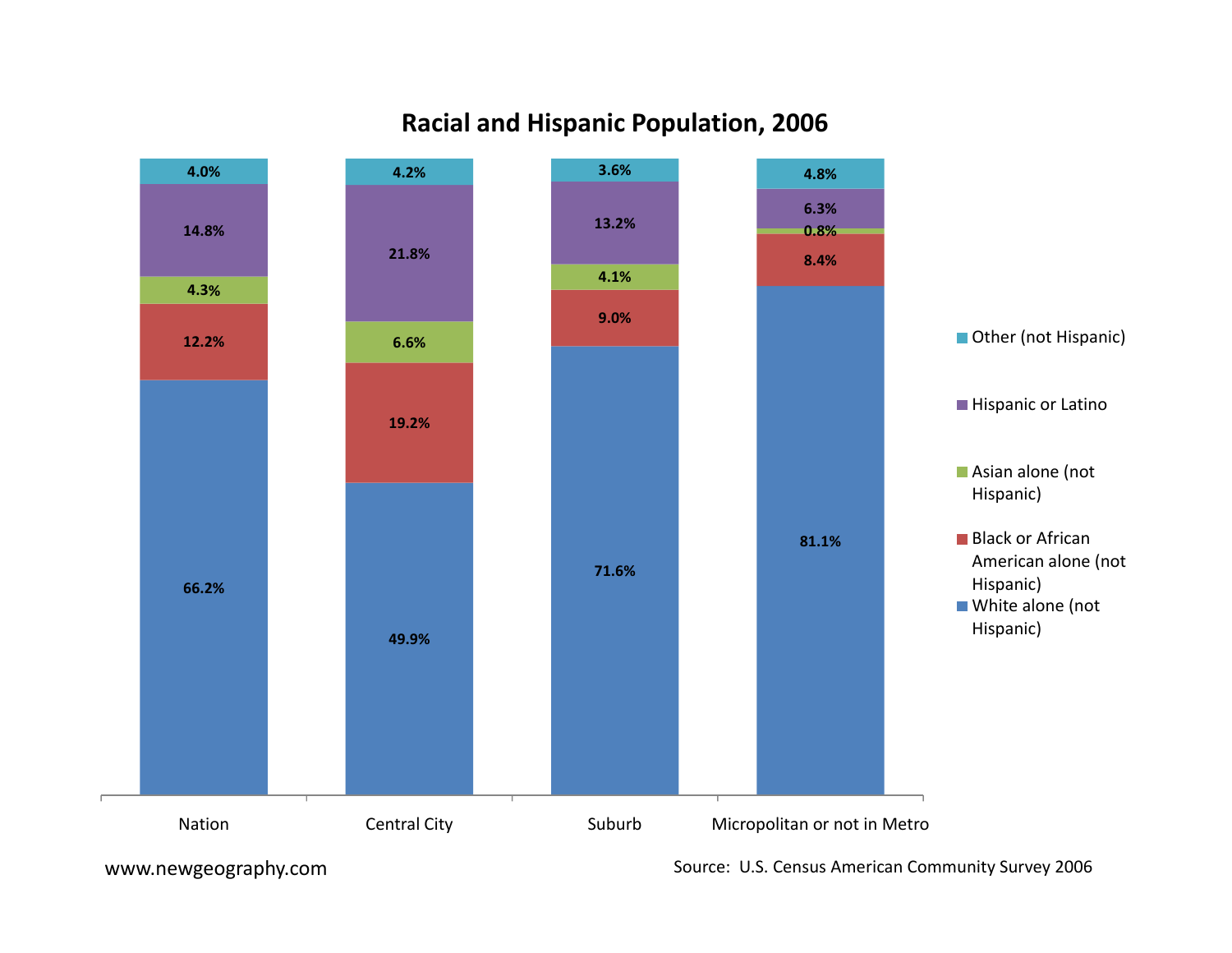## **Average Travel Time to Work in Minutes, 2006**

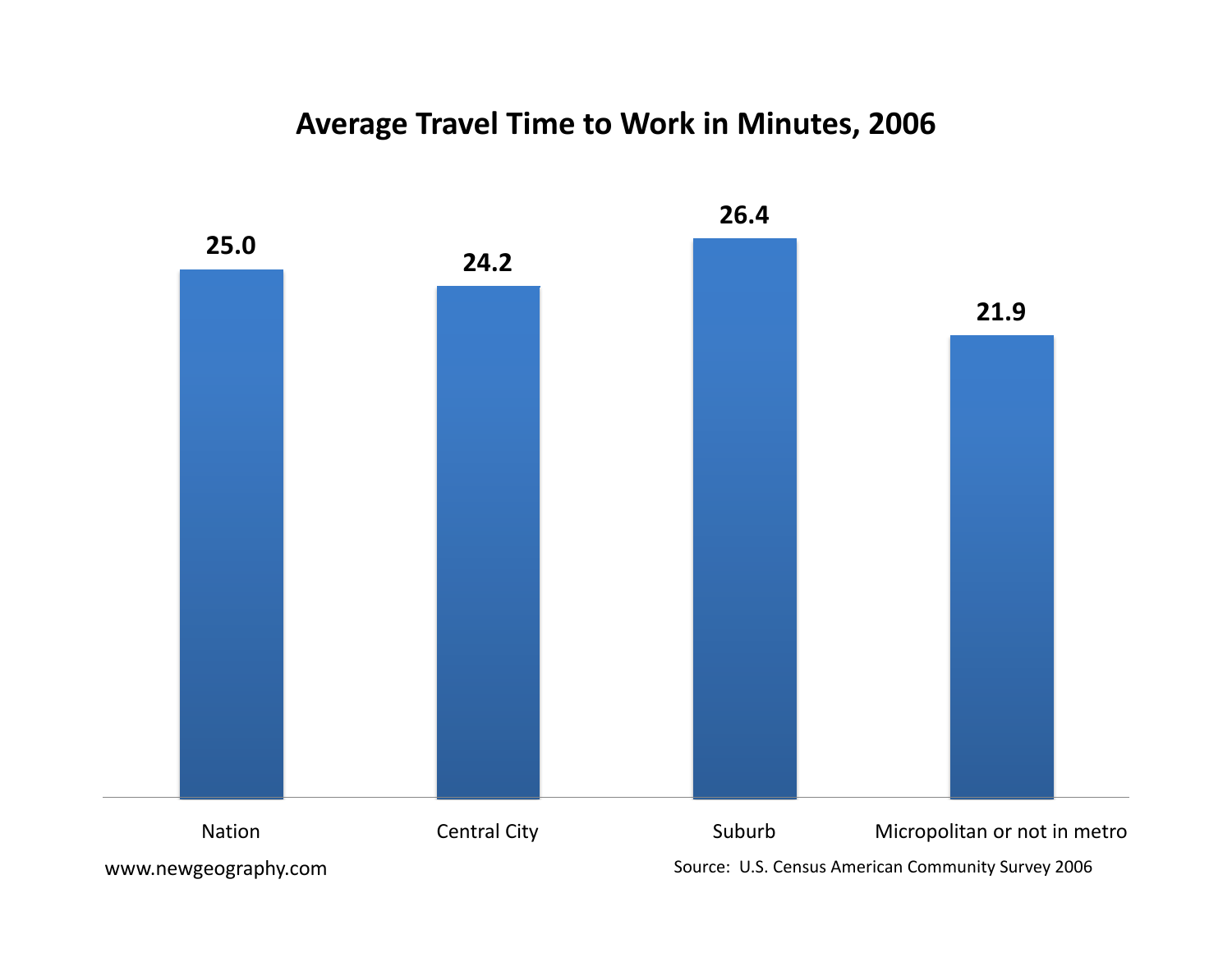## **Poverty Rate, 2006**

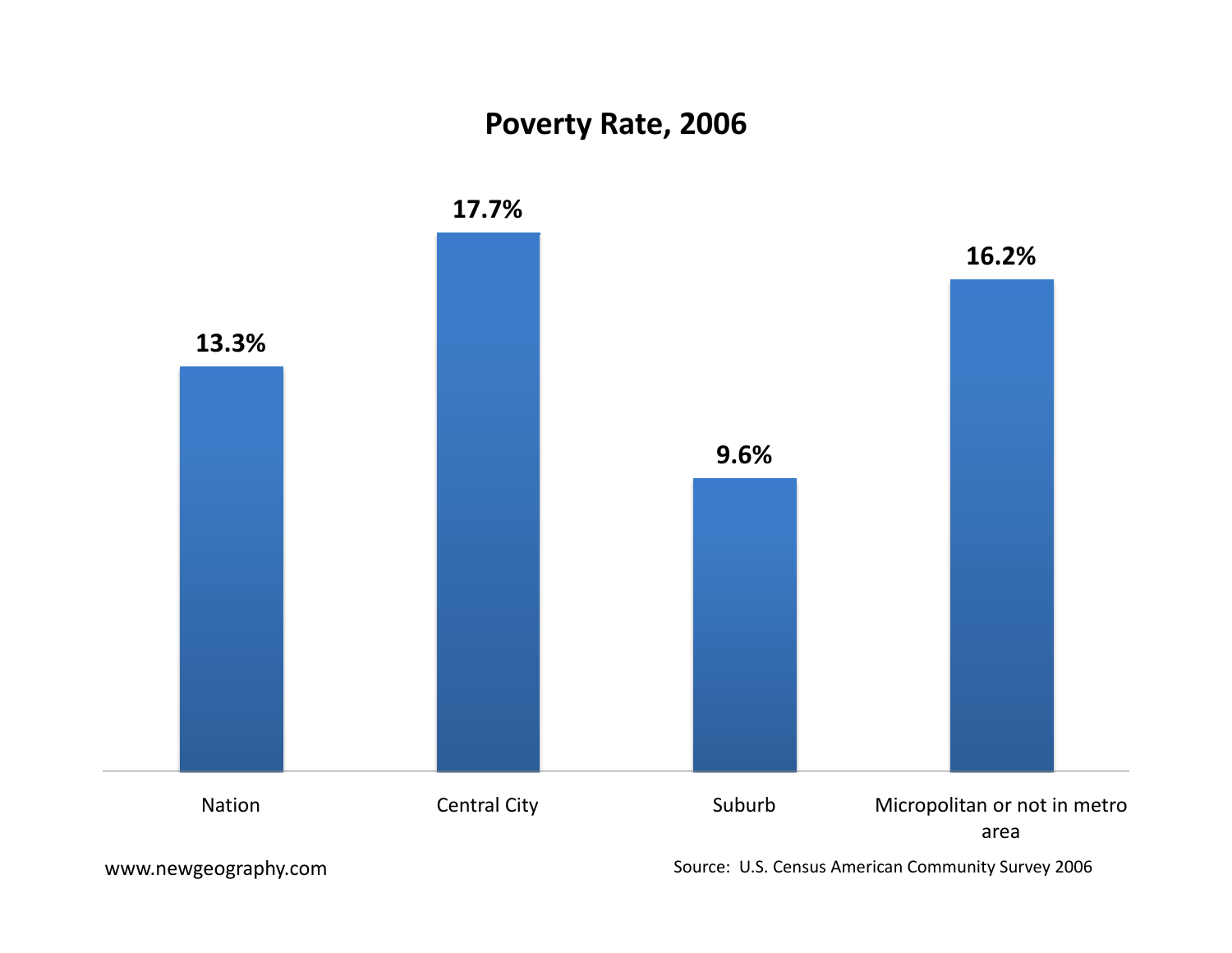#### **Educational Attainment by Type of Place, 2006**

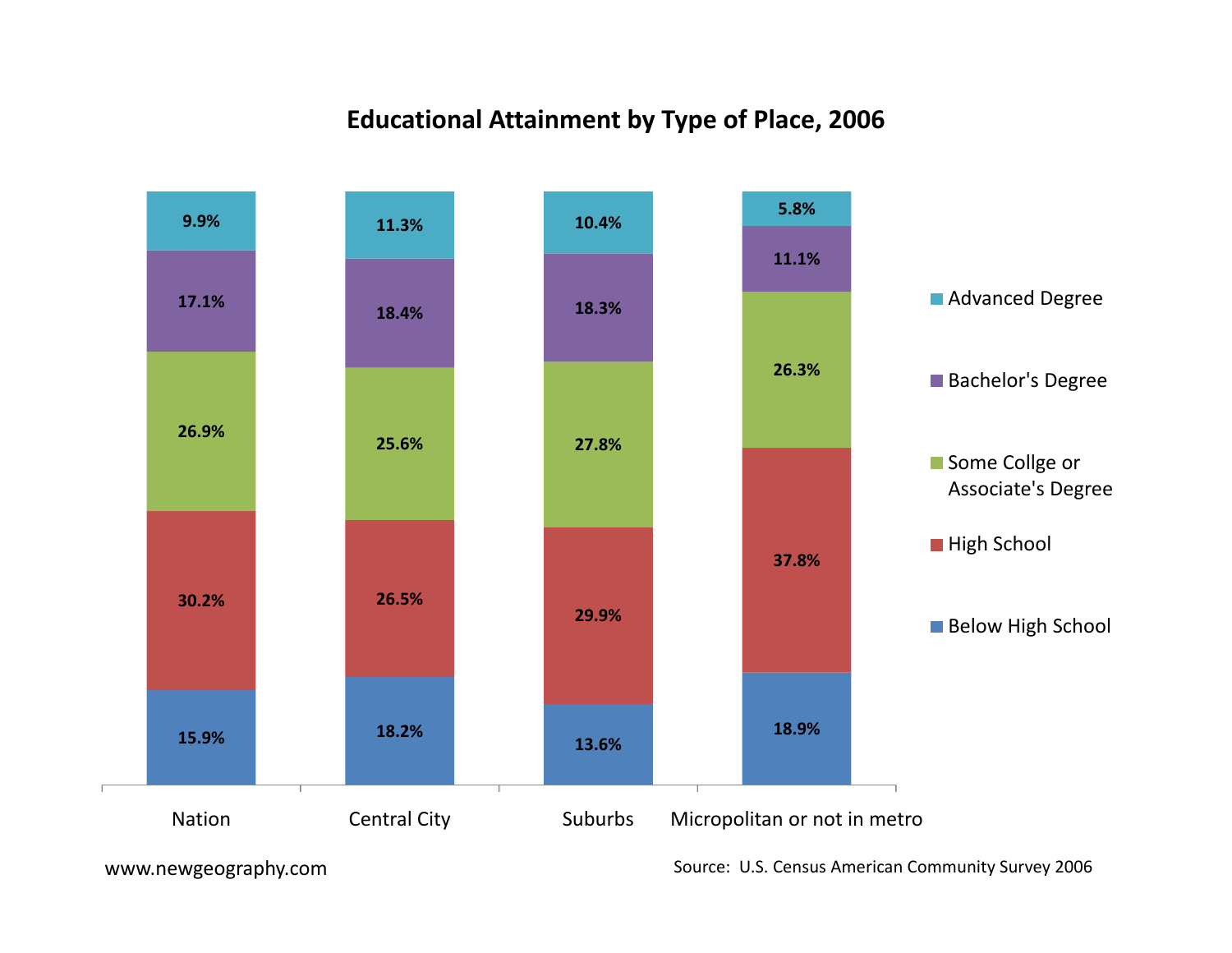## **Median Household Income, 2006**

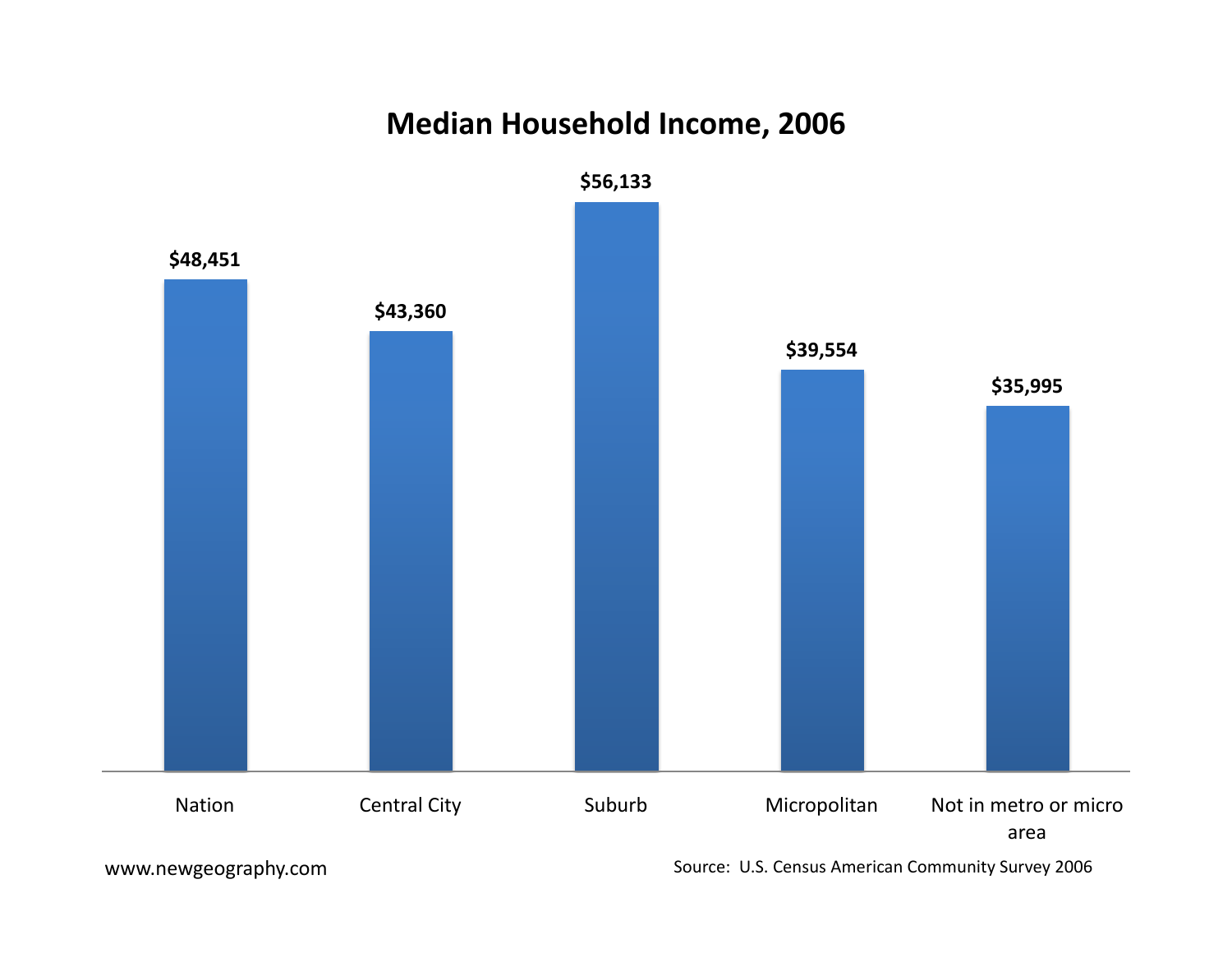# **Share of Households with one or more person under 18 years, 2006 y ,**

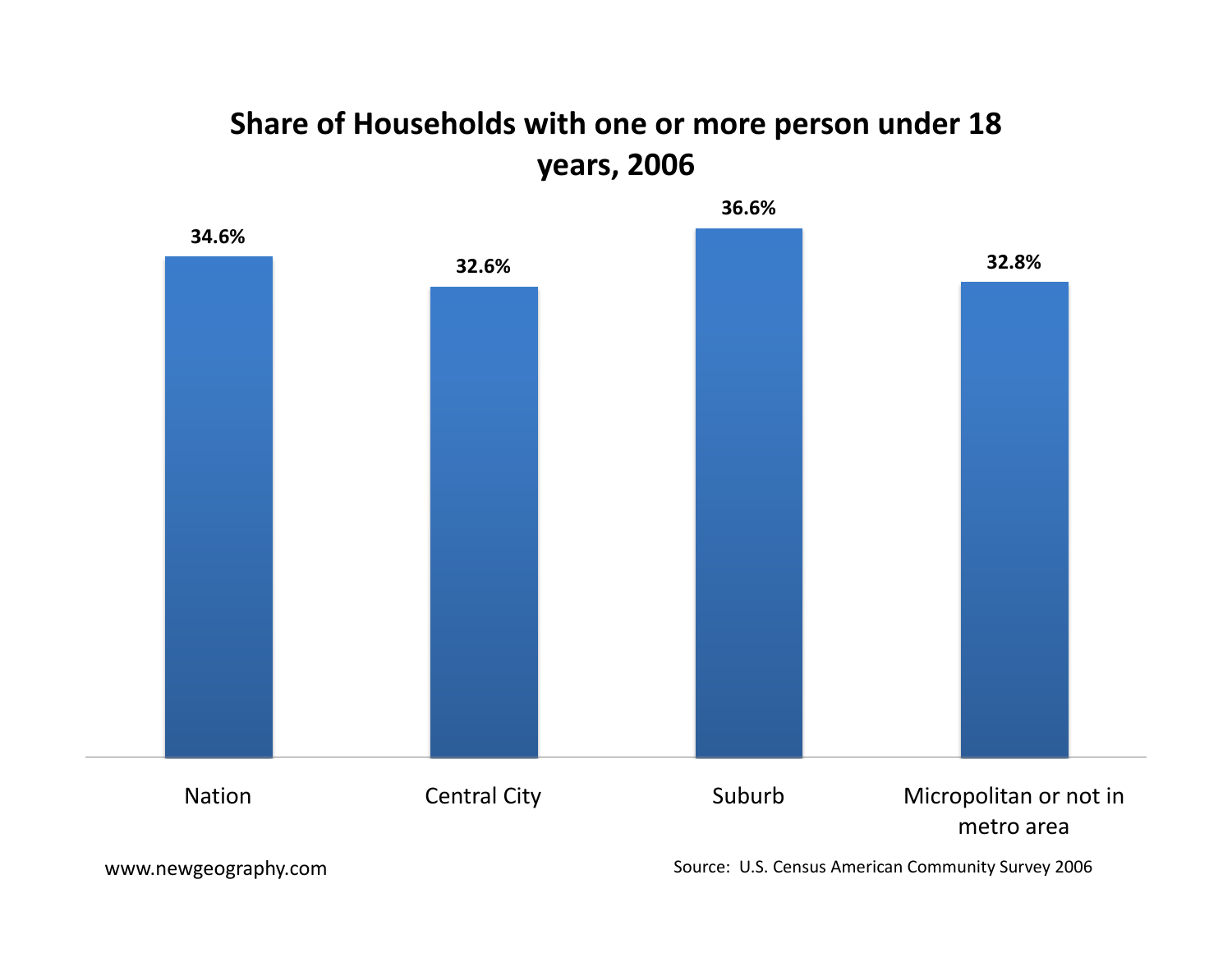#### **Share of Owner‐Occupied Households, 2006**

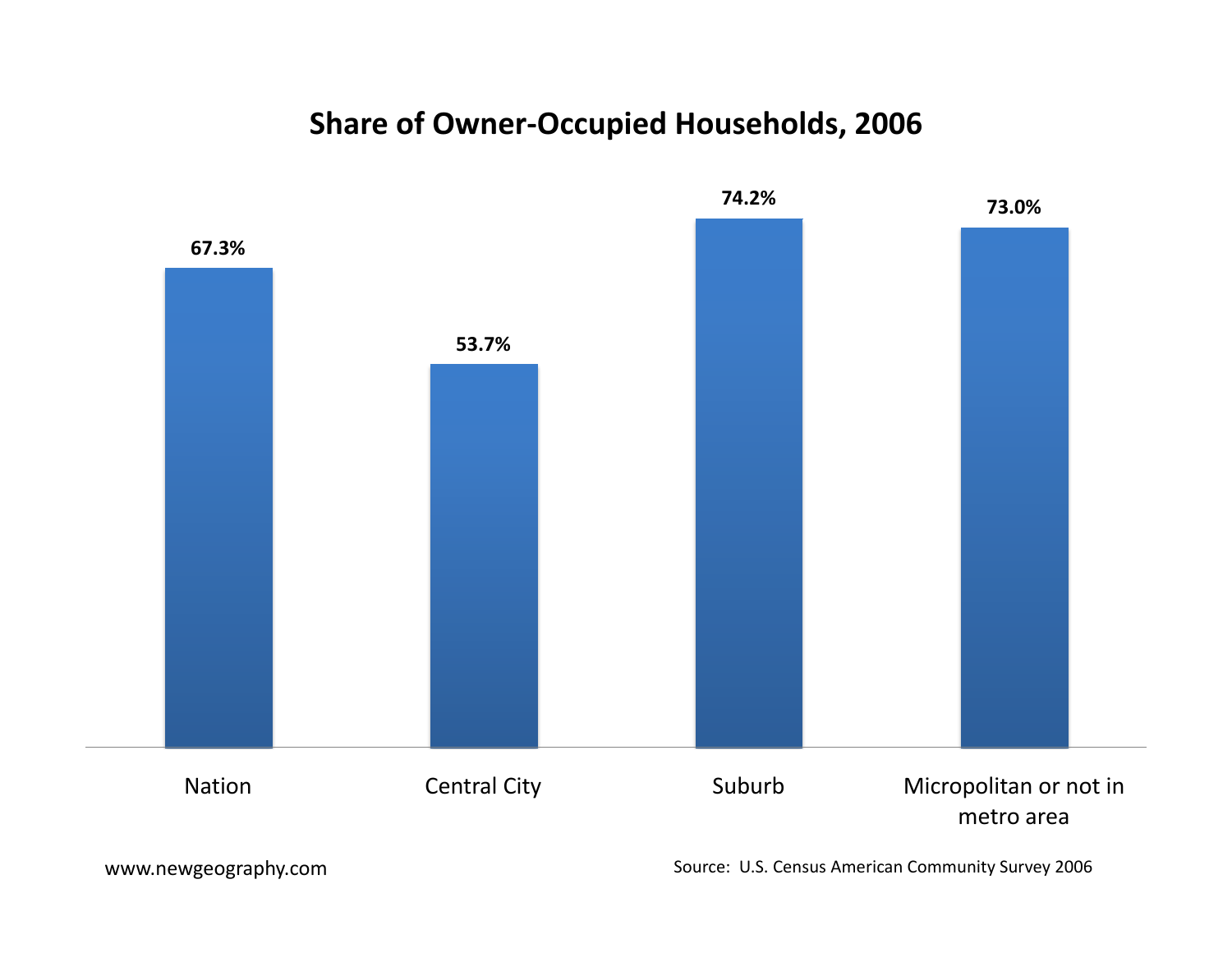## **Employment Growth, 2001‐2006**